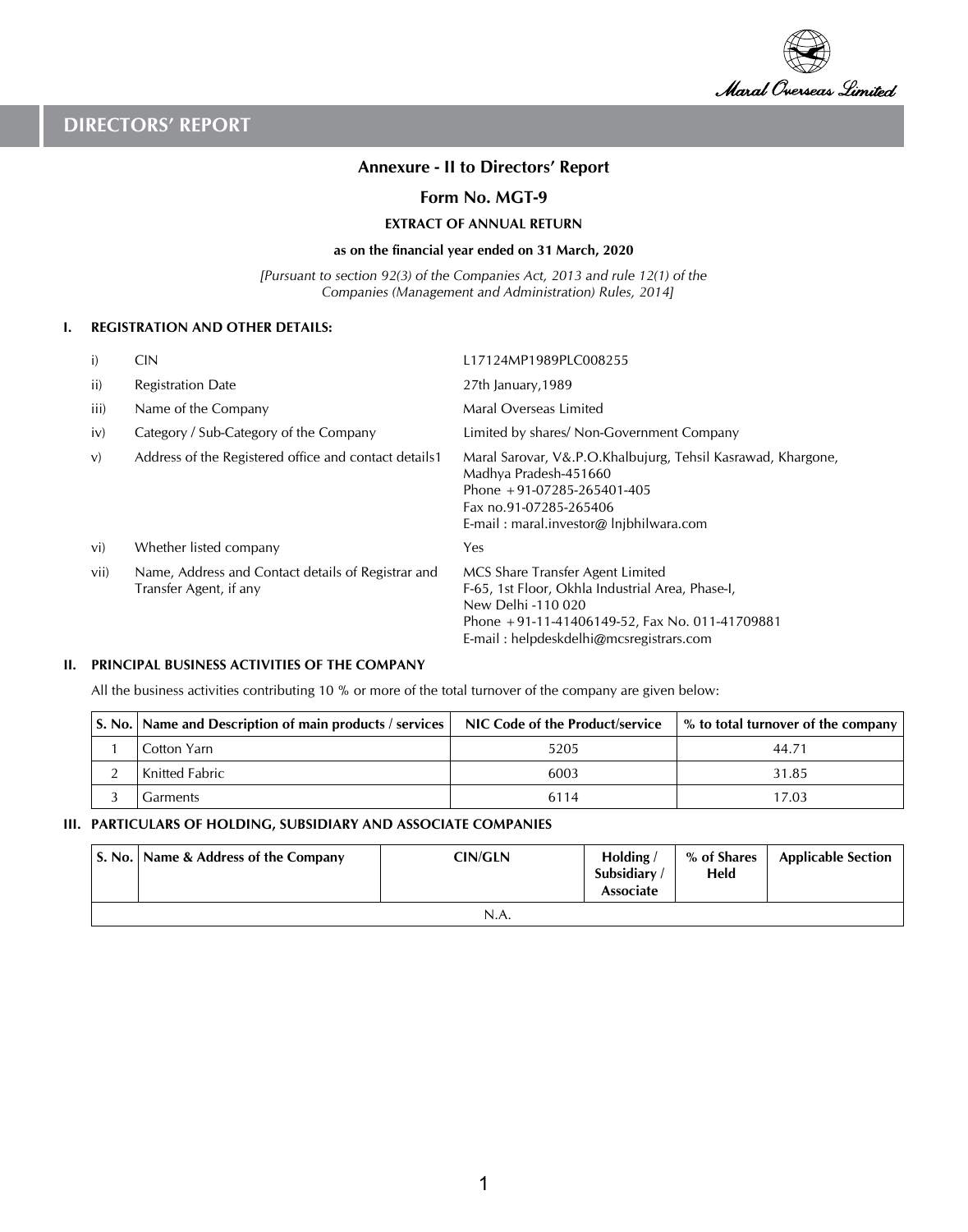### **IV. SHARE HOLDING PATTERN (equity share capital breakup as percentage of total equity)**

### i) *Category-wise Share Holding*

|                   | <b>Category of Shareholders</b>                                                             | No. of Shares held at the beginning of the year<br>No. of Shares held at the end of the year<br>01.04.2019<br>31.03.2020 |                |                | % change<br>during the |                  |                  |                  |                      |              |
|-------------------|---------------------------------------------------------------------------------------------|--------------------------------------------------------------------------------------------------------------------------|----------------|----------------|------------------------|------------------|------------------|------------------|----------------------|--------------|
|                   |                                                                                             | <b>Demat</b>                                                                                                             | Physical       | <b>Total</b>   | % of total<br>shares   | <b>Demat</b>     | Physical         | <b>Total</b>     | % of total<br>shares | Year         |
| (A)               | <b>Promoters</b>                                                                            |                                                                                                                          |                |                |                        |                  |                  |                  |                      |              |
| $\mathbf{1}$      | Indian                                                                                      |                                                                                                                          |                |                |                        |                  |                  |                  |                      |              |
| (a)               | Individual / HUF                                                                            | 2817273                                                                                                                  | 0              | 2817273        | 6.79                   | 2817273          | 0                | 2817273          | 6.79                 | Nil          |
| (b)               | Central Govt.                                                                               | $\mathbf{0}$                                                                                                             | $\overline{0}$ | 0              | $\mathbf 0$            | $\boldsymbol{0}$ | $\mathbf 0$      | $\overline{0}$   | $\mathbf{0}$         | $\mathbf{0}$ |
| $\left( c\right)$ | State Govt. (s)                                                                             | $\mathbf{0}$                                                                                                             | 0              | $\overline{0}$ | $\mathbf{0}$           | $\mathbf{0}$     | $\overline{0}$   | $\overline{0}$   | $\overline{0}$       | $\mathbf{0}$ |
| (d)               | <b>Bodies Corporate</b>                                                                     | 28291556                                                                                                                 | $\mathbf 0$    | 28291556       | 68.16                  | 28291556         | $\boldsymbol{0}$ | 28291556         | 68.16                | Nil          |
| (e)               | Banks / FI                                                                                  | $\mathbf{0}$                                                                                                             | 0              | 0              | $\mathbf{0}$           | $\mathbf{0}$     | $\mathbf 0$      | $\mathbf{0}$     | $\mathbf{0}$         | $\mathbf 0$  |
| (f)               | Any Other                                                                                   | $\overline{0}$                                                                                                           | $\overline{0}$ | $\mathbf 0$    | $\mathbf{0}$           | $\mathbf{0}$     | $\mathbf 0$      | $\overline{0}$   | $\overline{0}$       | $\mathbf{0}$ |
|                   | Sub total (A) (1)                                                                           | 31108829                                                                                                                 | $\bf{0}$       | 31108829       | 74.95                  | 31108829         | $\bf{0}$         | 31108829         | 74.95                | Nil          |
| $\mathbf{2}$      | Foreign                                                                                     |                                                                                                                          |                |                |                        |                  |                  |                  |                      |              |
| (a)               | NRIs - Individuals                                                                          | $\mathbf 0$                                                                                                              | 0              | 0              | $\mathbf 0$            | $\mathbf{0}$     | $\boldsymbol{0}$ | $\boldsymbol{0}$ | $\mathbf{0}$         | $\mathbf{0}$ |
| (b)               | Other - Individuals                                                                         | $\mathbf{0}$                                                                                                             | 0              | $\overline{0}$ | $\mathbf 0$            | $\mathbf{0}$     | $\overline{0}$   | $\mathbf 0$      | $\mathbf{0}$         | $\mathbf{0}$ |
| $\left( c\right)$ | <b>Bodies Corporate</b>                                                                     | $\mathbf{0}$                                                                                                             | 0              | $\mathbf{0}$   | $\mathbf 0$            | $\mathbf{0}$     | $\boldsymbol{0}$ | $\boldsymbol{0}$ | $\mathbf{0}$         | Nil          |
| (d)               | Banks / FI                                                                                  | $\mathbf{0}$                                                                                                             | 0              | $\overline{0}$ | $\mathbf{0}$           | $\mathbf{0}$     | $\overline{0}$   | $\mathbf{0}$     | $\mathbf{0}$         | $\mathbf{0}$ |
| (e)               | Any Other                                                                                   | $\mathbf{0}$                                                                                                             | $\mathbf{0}$   | 0              | $\mathbf{0}$           | $\mathbf{0}$     | 0                | $\mathbf{0}$     | $\mathbf{0}$         | $\mathbf 0$  |
|                   | Subtotal (A) (2)                                                                            | $\bf{0}$                                                                                                                 | $\bf{0}$       | 0              | $\bf{0}$               | $\bf{0}$         | 0                | $\bf{0}$         | $\bf{0}$             | Nil          |
|                   | <b>Total Shareholding of</b>                                                                | 31108829                                                                                                                 | $\bf{0}$       | 31108829       | 74.95                  | 31108829         | $\bf{0}$         | 31108829         | 74.95                | Nil          |
|                   | Promoters $(A) = (A) (1)$<br>$+$ (A) (2)                                                    |                                                                                                                          |                |                |                        |                  |                  |                  |                      |              |
| (B)               | <b>Public shareholding</b>                                                                  |                                                                                                                          |                |                |                        |                  |                  |                  |                      |              |
| 1                 | <b>Institutions</b>                                                                         |                                                                                                                          |                |                |                        |                  |                  |                  |                      |              |
| (a)               | Mutual Funds                                                                                | $\mathbf 0$                                                                                                              | 1000           | 1000           | 0.00                   | $\mathbf{0}$     | 1000             | 1000             | 0.00                 | Nil          |
| (b)               | Banks / FI                                                                                  | 1700                                                                                                                     | 300            | 2000           | 0.01                   | 1700             | 300              | 2000             | 0.01                 | Nil          |
| $\left( c\right)$ | Central Govt                                                                                | $\mathbf{0}$                                                                                                             | $\overline{0}$ | 0              | $\mathbf{0}$           | $\mathbf{0}$     | $\overline{0}$   | $\overline{0}$   | $\mathbf{0}$         | $\mathbf 0$  |
| (d)               | State Govt (s)                                                                              | $\mathbf{0}$                                                                                                             | $\mathbf 0$    | 0              | $\mathbf{0}$           | $\mathbf{0}$     | $\mathbf{0}$     | $\mathbf 0$      | $\mathbf{0}$         | $\mathbf 0$  |
| (e)               | Venture Capital Funds                                                                       | $\mathbf 0$                                                                                                              | $\mathbf 0$    | 0              | $\mathbf{0}$           | $\mathbf{0}$     | $\mathbf 0$      | $\overline{0}$   | $\mathbf{0}$         | $\mathbf{0}$ |
| (f)               | <b>Insurance Companies</b>                                                                  | $\mathbf{0}$                                                                                                             | $\mathbf{0}$   | $\mathbf{0}$   | $\mathbf{0}$           | $\mathbf{0}$     | $\mathbf{0}$     | $\overline{0}$   | $\mathbf{0}$         | $\mathbf{0}$ |
| (g)               | FIIs                                                                                        | $\mathbf{0}$                                                                                                             | 5800           | 5800           | 0.01                   | $\mathbf{0}$     | 5800             | 5800             | 0.01                 | Nil          |
| (h)               | Foreign Venture Capital<br>Funds                                                            | $\overline{0}$                                                                                                           | $\overline{0}$ | $\mathbf{0}$   | $\mathbf{0}$           | $\mathbf{0}$     | $\overline{0}$   | $\overline{0}$   | $\overline{0}$       | $\mathbf{0}$ |
| (i)               | Others                                                                                      | $\mathbf{0}$                                                                                                             | $\mathbf{0}$   | $\mathbf{0}$   | $\mathbf{0}$           | $\mathbf{0}$     | $\mathbf{0}$     | 0                | $\mathbf{0}$         | $\mathbf{0}$ |
|                   | Sub-total $(B)$ $(1)$                                                                       | 1700                                                                                                                     | 7100           | 8800           | 0.02                   | 1700             | 7100             | 8800             | 0.02                 | Nil          |
| <b>B2</b>         | <b>Non-institutions</b>                                                                     |                                                                                                                          |                |                |                        |                  |                  |                  |                      |              |
| (a)               | <b>Bodies Corporate</b>                                                                     |                                                                                                                          |                |                |                        |                  |                  |                  |                      |              |
|                   | i)<br>Indian                                                                                | 1631174                                                                                                                  | 2300           | 1633474        | 3.94                   | 1522293          | 2300             | 1524593          | 3.67                 | $-0.27$      |
|                   | ii) Overseas                                                                                | $\boldsymbol{0}$                                                                                                         | 200            | 200            | 0.00                   | $\boldsymbol{0}$ | 200              | 200              | $0.00\,$             | Nil          |
| (b)               | Individuals                                                                                 |                                                                                                                          |                |                |                        |                  |                  |                  |                      |              |
|                   | Individual<br>i)<br>shareholders holding<br>nominal share capital<br>up to ₹1 lakh          | 5145634                                                                                                                  | 652708         | 5798342        | 13.97                  | 4916605          | 635808           | 5552413          | 13.38                | $-0.59$      |
|                   | ii) Individual<br>shareholders holding<br>nominal share capital<br>in excess of<br>₹1 lakh. | 2902173                                                                                                                  | $\mathbf{0}$   | 2902173        | 6.99                   | 3254615          | $\mathbf{0}$     | 3254615          | 7.84                 | 0.85         |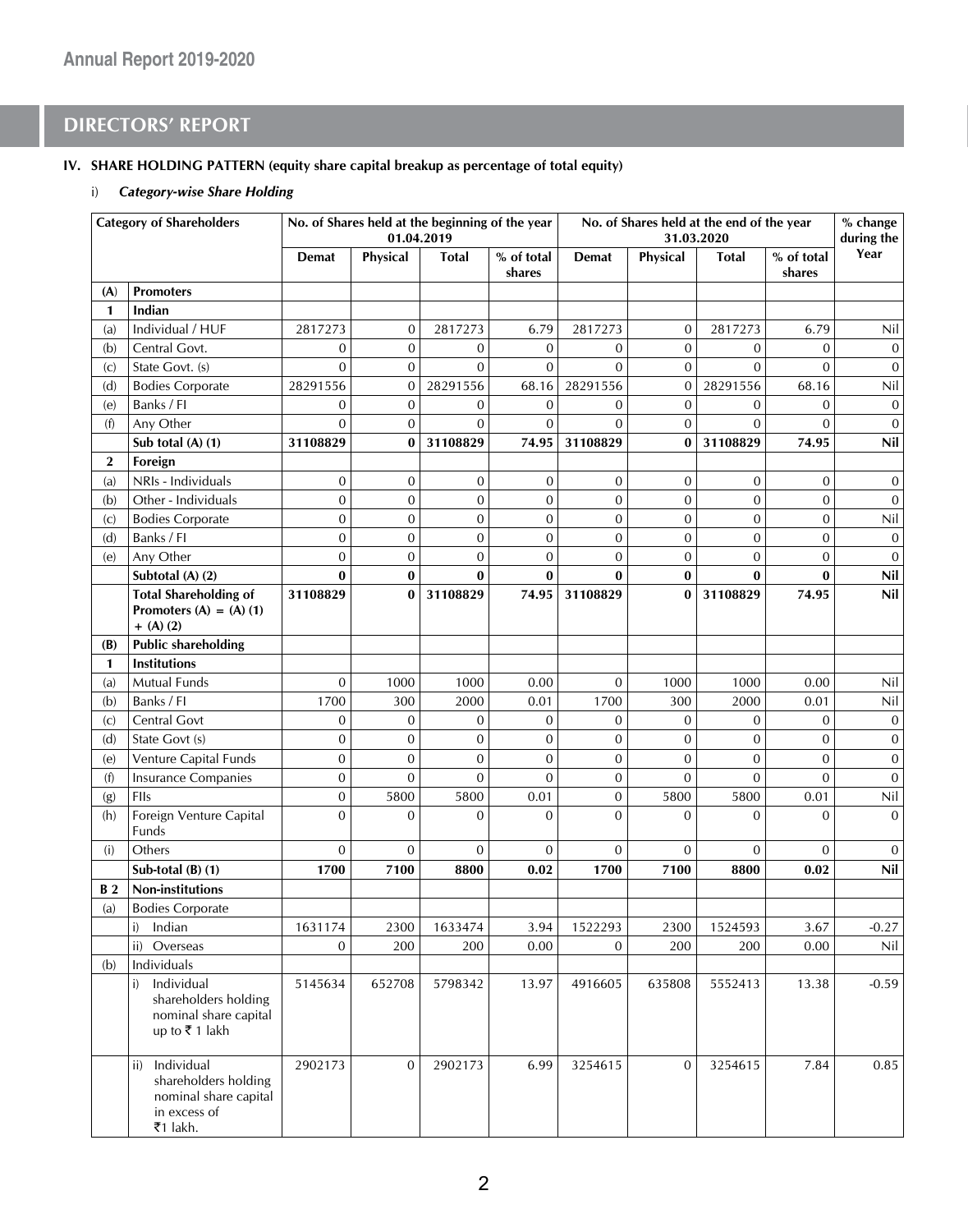

| <b>Category of Shareholders</b> |                                                                | No. of Shares held at the beginning of the year<br>01.04.2019 |                 |          |                      | No. of Shares held at the end of the year<br>31.03.2020 |          |          |                      | % change<br>during the |
|---------------------------------|----------------------------------------------------------------|---------------------------------------------------------------|-----------------|----------|----------------------|---------------------------------------------------------|----------|----------|----------------------|------------------------|
|                                 |                                                                | Demat                                                         | <b>Physical</b> | Total    | % of total<br>shares | <b>Demat</b>                                            | Physical | Total    | % of total<br>shares | Year                   |
| $\left( c\right)$               | Others                                                         |                                                               |                 |          |                      |                                                         |          |          |                      |                        |
|                                 | i) NRI                                                         | 50289                                                         | 800             | 51089    | 0.12                 | 44923                                                   | 100      | 45023    | 0.11                 | $-0.01$                |
|                                 | ii) Clearing Member                                            | 5093                                                          | 0               | 5093     | 0.01                 | 13527                                                   | $\Omega$ | 13527    | 0.03                 | 0.02                   |
|                                 | Sub-total $(B)$ $(2)$                                          | 9734363                                                       | 656008          | 10390371 | 25.03                | 9751963                                                 | 638408   | 10390371 | 25.03                | Nil                    |
| (B)                             | <b>Total Public</b><br>Shareholding<br>$(B) = (B)(1) + (B)(2)$ | 9736063                                                       | 663108          | 10399171 | 25.05                | 9753663                                                 | 645508   | 10399171 | 25.05                | Nil.                   |
| (C)                             | <b>Shares held by Custodian</b><br>for GDRs & ADRs             | $\Omega$                                                      | $\Omega$        | $\Omega$ | $\Omega$             | $\Omega$                                                | $\Omega$ | $\Omega$ | $\Omega$             | $\Omega$               |
|                                 | <b>Grand Total</b><br>$(A) + (B) + (C)$                        | 40844892                                                      | 663108          | 41508000 | 100.00               | 40862492                                                | 645508   | 41508000 | 100.00               | Nil I                  |

### **ii)** *Shareholding of Promoters*

| S.<br>No.      | <b>Shareholder's Name</b>                       |                         | vear-01.04.2019                                  | Shareholding at the beginning of the                        |                         | Shareholding at the end of the year-<br>31.03.2020 |                                                             | % change<br>in share          |
|----------------|-------------------------------------------------|-------------------------|--------------------------------------------------|-------------------------------------------------------------|-------------------------|----------------------------------------------------|-------------------------------------------------------------|-------------------------------|
|                |                                                 | No. Of<br><b>Shares</b> | % of total<br><b>Shares</b><br>of the<br>company | % of Shares<br>pledged/<br>encumbered<br>to total<br>shares | No. Of<br><b>Shares</b> | % of total<br><b>Shares</b><br>of the<br>company   | % of Shares<br>pledged/<br>encumbered<br>to total<br>shares | holding<br>during the<br>year |
|                | Agarwal Trademart Private Limited               | 19760000                | 47.61                                            | 33.21                                                       | 19760000                | 47.61                                              | 33.21                                                       | 0                             |
| $\overline{2}$ | Diplomat Leasing And Finance<br>Private Limited | 1135500                 | 2.74                                             | 0.00                                                        | 1135500                 | 2.74                                               | 0.00                                                        | $\Omega$                      |
| 3              | Agarwal Finestate Private Limited               | 7396056                 | 17.82                                            | 0.00                                                        | 7396056                 | 17.82                                              | 0.00                                                        | $\mathbf{0}$                  |
| 4              | Sh. Shekhar Agarwal                             | 755573                  | 1.82                                             | 1.82                                                        | 755573                  | 1.82                                               | 1.82                                                        | $\mathbf{0}$                  |
| 5              | Smt. Shashi Agarwal                             | 1037600                 | 2.50                                             | 0.00                                                        | 1037600                 | 2.50                                               | 0.00                                                        | $\Omega$                      |
| 6              | Sh. Shantanu Agarwal                            | 554500                  | 1.34                                             | 0.00                                                        | 554500                  | 1.34                                               | 0.00                                                        | $\mathbf{0}$                  |
| 7              | Smt. Shuchi Poddar                              | 56100                   | 0.14                                             | 0.00                                                        | 56100                   | 0.14                                               | 0.00                                                        | $\mathbf{0}$                  |
| 8              | Sh. Shekhar Agarwal- HUF                        | 403800                  | 0.97                                             | 0.97                                                        | 403800                  | 0.97                                               | 0.97                                                        | $\Omega$                      |
| 9              | Sh. Shekhar Agarwal - Trust                     | 2750                    | 0.00                                             | 0.00                                                        | 2750                    | 0.00                                               | 0.00                                                        | $\Omega$                      |
| 10             | Sh. Shantanu Agarwal -HUF                       | 2750                    | 0.00                                             | 0.00                                                        | 2750                    | 0.00                                               | 0.00                                                        | $\mathbf{0}$                  |
| 11             | Smt Alka Agarwal                                | 4200                    | 0.01                                             | 0.00                                                        | 4200                    | 0.01                                               | 0.00                                                        | $\Omega$                      |
|                | <b>Total</b>                                    | 31108829                | 74.95                                            | 36.00                                                       | 31108829                | 74.95                                              | 36.00                                                       | 0.00                          |

## *iii) Change in Promoters' Shareholding (Please specify, if there is no change)*

| S.<br>No. |                                                                                                                                                                                        |               | Shareholding at the beginning<br>of the year-01.04.2019 |               | <b>Cumulative Shareholding during</b><br>theYear-31.03.2020 |  |  |
|-----------|----------------------------------------------------------------------------------------------------------------------------------------------------------------------------------------|---------------|---------------------------------------------------------|---------------|-------------------------------------------------------------|--|--|
|           |                                                                                                                                                                                        | No. of shares | % of total<br>shares of the<br>company                  | No. of shares | % of total<br>shares of the<br>company                      |  |  |
|           | At the beginning of the year                                                                                                                                                           | 31108829      | 74.95                                                   | 31108829      | 74.95                                                       |  |  |
| 2.        | Date wise Increase / Decrease in Promoters<br>Shareholding during the year specifying the reasons<br>for increase /decrease (e.g. allotment / transfer / bonus/<br>sweat equity etc.): | NIL           |                                                         | NIL           |                                                             |  |  |
| 3.        | At the end of the year                                                                                                                                                                 | 31108829      | 74.95                                                   | 31108829      | 74.95                                                       |  |  |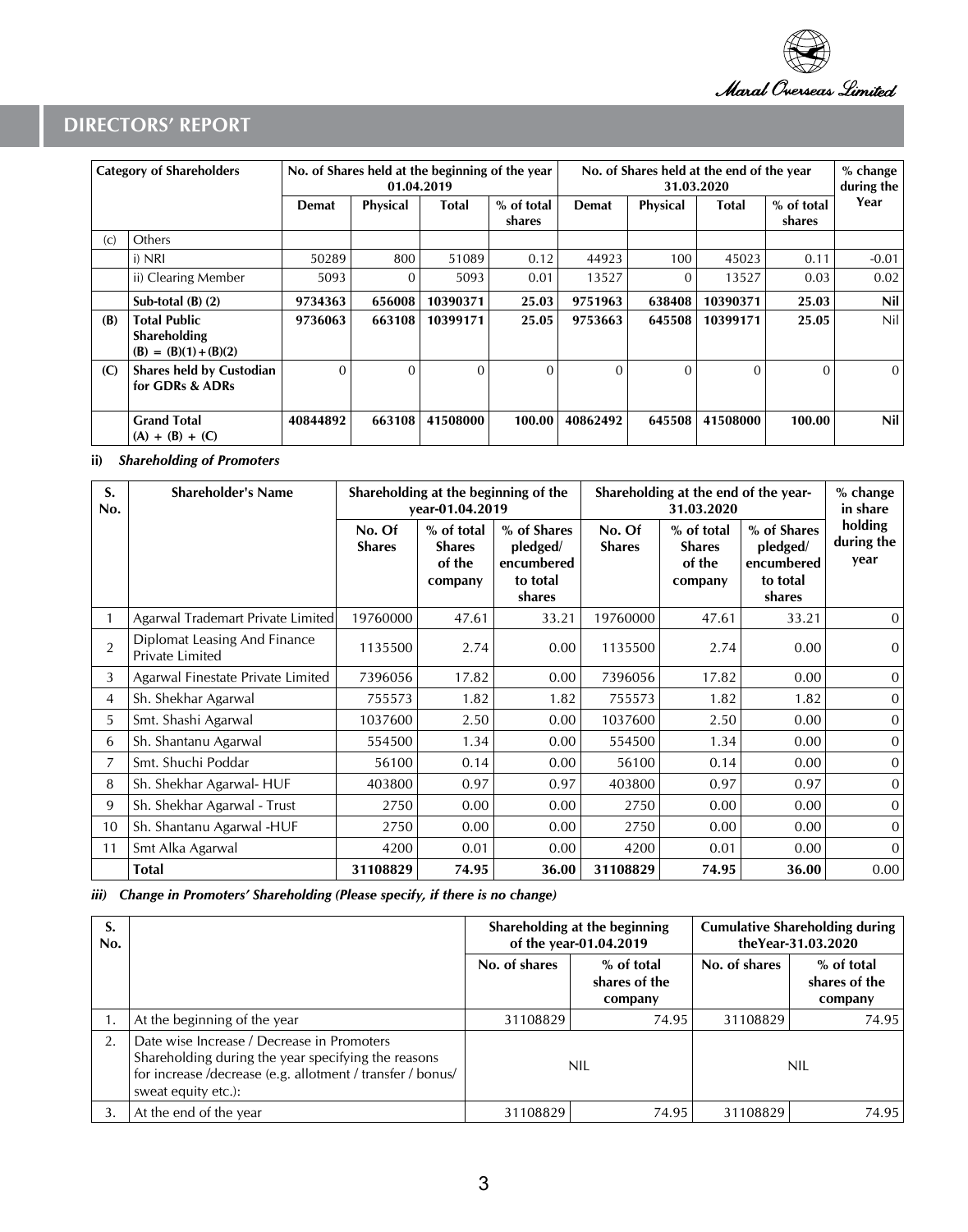| S.<br>No.      | Name                    |                         | Shareholding at the<br>beginning (01.04.2019)/ End<br>of the Year (31.03.2020) | <b>Date</b> | Increase /<br>Decrease in<br>Shareholding | Reason                                       |                  | <b>Cumulative Shareholding</b><br>during the year<br>(01.04.2019 to 31.03.2020) |
|----------------|-------------------------|-------------------------|--------------------------------------------------------------------------------|-------------|-------------------------------------------|----------------------------------------------|------------------|---------------------------------------------------------------------------------|
|                |                         | No. of<br><b>Shares</b> | % of total<br>shares of the<br>company                                         |             |                                           |                                              | No. of<br>shares | % of total<br>shares of the<br>company                                          |
| $\mathbf{1}$   | Inter Globe Capital     | 489152                  | 1.18                                                                           | 01.04.2019  |                                           |                                              |                  |                                                                                 |
|                | Market Limited          |                         |                                                                                | 19.07.2019  | 54348                                     | <b>TRANSFER</b>                              | 543500           | 1.31                                                                            |
|                |                         |                         |                                                                                | 22.02.2019  | 14791                                     | <b>TRANSFER</b>                              | 558291           | 1.35                                                                            |
|                |                         | 558291                  | 1.35                                                                           | 31.03.2020  | $\mathbf{0}$                              |                                              | 558291           | 1.35                                                                            |
| $\overline{2}$ | Santosh Sitaram Goenka  | 302059                  | 0.73                                                                           | 01.04.2019  |                                           |                                              |                  |                                                                                 |
|                |                         |                         |                                                                                | 27.09.2019  | 15                                        | <b>TRANSFER</b>                              | 302074           | 0.73                                                                            |
|                |                         |                         |                                                                                | 10.01.2020  | 8218                                      | <b>TRANSFER</b>                              | 310292           | 0.75                                                                            |
|                |                         |                         |                                                                                | 24.01.2020  | 1457                                      | TRANSFER                                     | 311749           | 0.75                                                                            |
|                |                         |                         |                                                                                | 07.02.2020  | 8919                                      | TRANSFER                                     | 320668           | 0.77                                                                            |
|                |                         |                         |                                                                                | 21.02.2020  | 12571                                     | TRANSFER                                     | 333239           | 0.80                                                                            |
|                |                         |                         |                                                                                | 28.02.2020  | 5529                                      | <b>TRANSFER</b>                              | 338768           | 0.82                                                                            |
|                |                         | 338768                  | 0.82                                                                           | 31.03.2020  | 0                                         |                                              | 338768           | 0.82                                                                            |
| 3              | Jagdish Prasad Kasera   | 300000                  | 0.72                                                                           | 01.04.2019  |                                           |                                              |                  |                                                                                 |
|                |                         | 300000                  | 0.72                                                                           | 31.03.2020  | $\mathbf{0}$                              | <b>NIL</b><br>Movement<br>during the<br>year | 300000           | 0.72                                                                            |
| $\overline{4}$ | Arch Finance Limited    | 246011                  | 0.59                                                                           | 01.04.2019  |                                           |                                              |                  |                                                                                 |
|                |                         | 246011                  | 0.59                                                                           | 31.03.2020  | $\overline{0}$                            | <b>NIL</b><br>Movement<br>during the<br>year | 246011           | 0.59                                                                            |
| 5              | Anjaney Stock Broking   | $\mathbf{0}$            | 0.00                                                                           | 01.04.2019  |                                           |                                              |                  |                                                                                 |
|                | Limited                 |                         |                                                                                | 04.10.2019  | 207100                                    | <b>TRANSFER</b>                              |                  |                                                                                 |
|                |                         | 207100                  | 0.50                                                                           | 31.03.2020  | $\boldsymbol{0}$                          |                                              | 207100           | 0.50                                                                            |
| 6              | Kanchan Sunil Singhania | 139350                  | 0.34                                                                           | 01.04.2019  |                                           |                                              |                  |                                                                                 |
|                |                         | 139350                  | 0.34                                                                           | 31.03.2020  | $\overline{0}$                            | <b>NIL</b><br>Movement<br>during the<br>year | 139350           | 0.34                                                                            |
| 7              | Santosh Sitaram Goenka  | 68999                   | 0.21                                                                           | 01.04.2019  |                                           |                                              |                  |                                                                                 |
|                |                         |                         |                                                                                | 26.04.2019  | 5967                                      | TRANSFER                                     | 74966            | 0.18                                                                            |
|                |                         |                         |                                                                                | 10.05.2019  | 10507                                     | TRANSFER                                     | 85473            | 0.21                                                                            |
|                |                         |                         |                                                                                | 17.05.2019  | 1477                                      | TRANSFER                                     | 86950            | 0.21                                                                            |
|                |                         |                         |                                                                                | 28.02.2020  | 28655                                     | TRANSFER                                     | 115605           | 0.28                                                                            |
|                |                         |                         |                                                                                | 06.03.2020  | 930                                       | TRANSFER                                     | 116535           | 0.28                                                                            |
|                |                         |                         |                                                                                | 13.03.2020  | 822                                       | TRANSFER                                     | 117357           | 0.28                                                                            |
|                |                         |                         |                                                                                | 20.03.2020  | 5416                                      | TRANSFER                                     | 122773           | 0.28                                                                            |
|                |                         | 122773                  | 0.30                                                                           | 31.03.2020  | 0                                         |                                              | 122773           | 0.30                                                                            |

*iv) Shareholding Pattern of top ten Shareholders (other than Directors, Promoters and Holders of GDRs and ADRs)*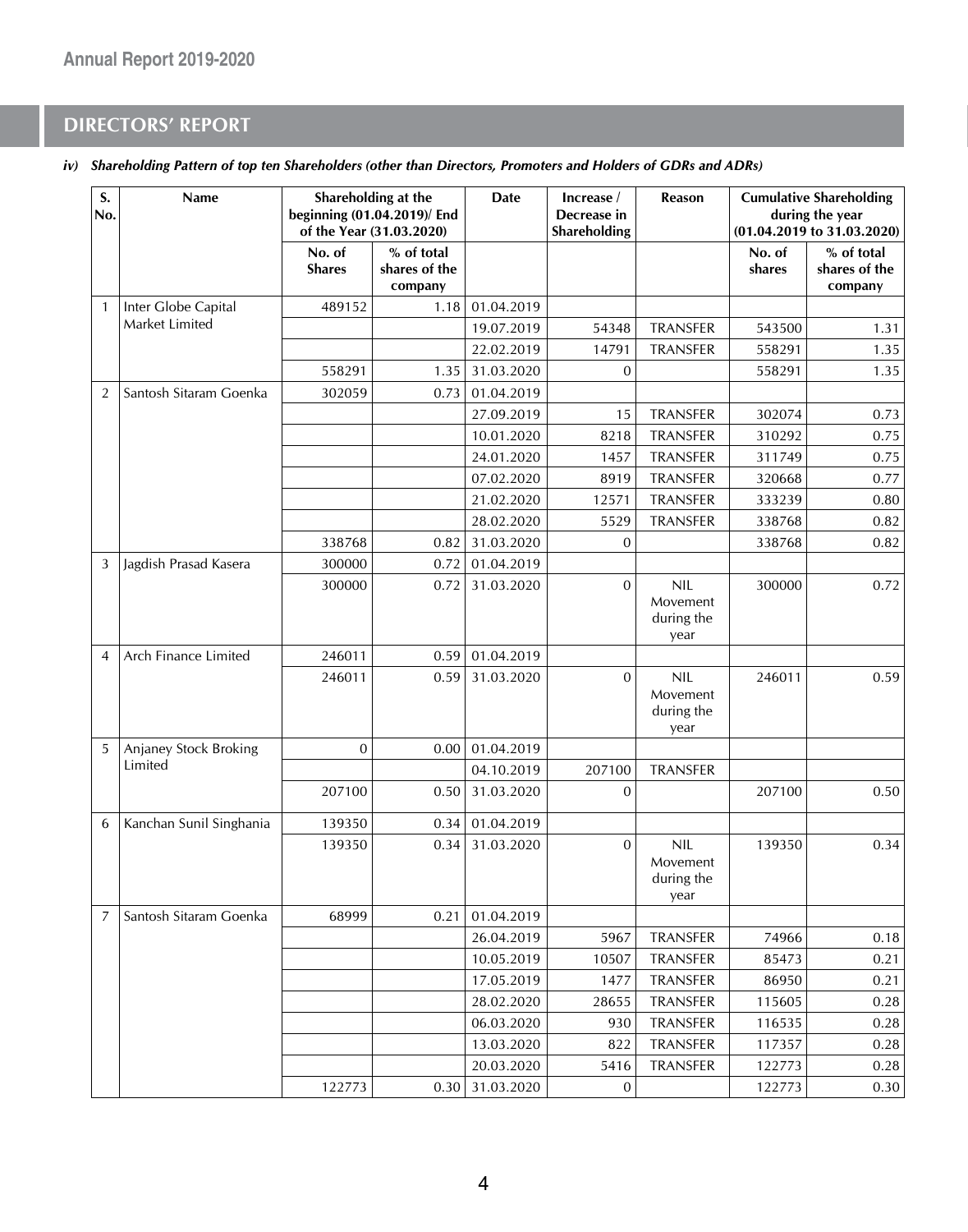

| S.<br>No. | Name                          | Shareholding at the<br>beginning (01.04.2019)/ End<br>of the Year (31.03.2020) |                                        | <b>Date</b> | Increase /<br>Decrease in<br>Shareholding | <b>Reason</b>                                |                  | <b>Cumulative Shareholding</b><br>during the year<br>(01.04.2019 to 31.03.2020) |
|-----------|-------------------------------|--------------------------------------------------------------------------------|----------------------------------------|-------------|-------------------------------------------|----------------------------------------------|------------------|---------------------------------------------------------------------------------|
|           |                               | No. of<br><b>Shares</b>                                                        | % of total<br>shares of the<br>company |             |                                           |                                              | No. of<br>shares | % of total<br>shares of the<br>company                                          |
| 8         | Santosh Sitaram Goenka        | 87533                                                                          | 0.21                                   | 01.04.2019  |                                           |                                              |                  |                                                                                 |
|           |                               |                                                                                |                                        | 26.04.2019  | 9140                                      | <b>TRANSFER</b>                              | 96673            | 0.23                                                                            |
|           |                               |                                                                                |                                        | 06.03.2020  | 2959                                      | <b>TRANSFER</b>                              | 99632            | 0.24                                                                            |
|           |                               |                                                                                |                                        | 20.03.2020  | 3468                                      | <b>TRANSFER</b>                              | 103100           | 0.25                                                                            |
|           |                               | 103100                                                                         | 0.25                                   | 31.03.2020  | $\mathbf{0}$                              |                                              | 103100           | 0.25                                                                            |
| 9         | Alka Arun Jain                | 101000                                                                         | 0.24                                   | 01.04.2019  |                                           |                                              |                  |                                                                                 |
|           |                               | 101000                                                                         | 0.24                                   | 31.03.2020  | $\Omega$                                  | <b>NIL</b><br>Movement<br>during the<br>year | 101000           | 0.24                                                                            |
| 10        | Sneha Lata Kasera             | 100000                                                                         | 0.24                                   | 01.04.2019  |                                           |                                              |                  |                                                                                 |
|           |                               | 100000                                                                         | 0.24                                   | 31.03.2020  | $\Omega$                                  | <b>NIL</b><br>Movement<br>during the<br>year | 100000           | 0.24                                                                            |
| 11        | Jagdish Prasad Kasera         | 100000                                                                         | 0.24                                   | 01.04.2019  |                                           |                                              |                  |                                                                                 |
|           |                               | 100000                                                                         | 0.24                                   | 31.03.2020  | $\Omega$                                  | <b>NIL</b><br>Movement<br>during the<br>year | 100000           | 0.24                                                                            |
| 12        | <b>JDM Financial Services</b> | 206638                                                                         | 0.50                                   | 01.04.2019  | $\Omega$                                  |                                              |                  |                                                                                 |
|           | Limited                       |                                                                                |                                        | 30.09.2019  | $-206600$                                 |                                              | 38               | 0.00                                                                            |
|           |                               |                                                                                |                                        | 04.10.2019  | 206600                                    |                                              | 206638           | 0.50                                                                            |
|           |                               | 206638                                                                         | 0.50                                   | 31.03.2020  | $\mathbf 0$                               |                                              | 206638           | 0.50                                                                            |

*vii) Shareholding of Directors and Key Managerial Personnel*

| S.<br>No.      | Name                                 |                         | Shareholding at the<br>beginning (01.04.2019)/End<br>of the Year (31.03.2020) | Date       | Increase /<br>Decrease in<br><b>Shareholding</b> | Reason                         | <b>Cumulative Shareholding</b><br>during the year<br>(01.04.2019 to 31.03.2020) |                                        |
|----------------|--------------------------------------|-------------------------|-------------------------------------------------------------------------------|------------|--------------------------------------------------|--------------------------------|---------------------------------------------------------------------------------|----------------------------------------|
|                |                                      | No. of<br><b>Shares</b> | % of total<br>shares of the<br>company                                        |            |                                                  |                                | No. of<br>shares                                                                | % of total<br>shares of the<br>company |
| 1.             | Shri Ravi Jhunjhunwala               | 0                       | 0.00                                                                          | 01.04.2019 |                                                  | <b>NIL</b>                     |                                                                                 |                                        |
|                | (Director) (Chairman)                |                         |                                                                               | 31.03.2020 | $\Omega$                                         | movement<br>during the<br>vear | $\Omega$                                                                        | $\mathbf{0}$                           |
| $\overline{2}$ | Shri Shekhar Agarwal                 | 755573                  | 1.82                                                                          | 01.04.2019 |                                                  | <b>NIL</b>                     |                                                                                 |                                        |
|                | (Managing Director and<br>CEO) (KMP) | 755573                  | 1.82                                                                          | 31.03.2020 | movement<br>$\Omega$<br>during the<br>year       |                                | 755573                                                                          | 1.82                                   |
| 3              | Shri Shantanu Agarwal                | 554500                  | 1.34                                                                          | 01.04.2019 |                                                  | <b>NIL</b>                     |                                                                                 |                                        |
|                | (Director)                           | 554500                  | 1.34                                                                          | 31.03.2020 | $\mathbf{0}$                                     | movement<br>during the<br>year | 554500                                                                          | 1.34                                   |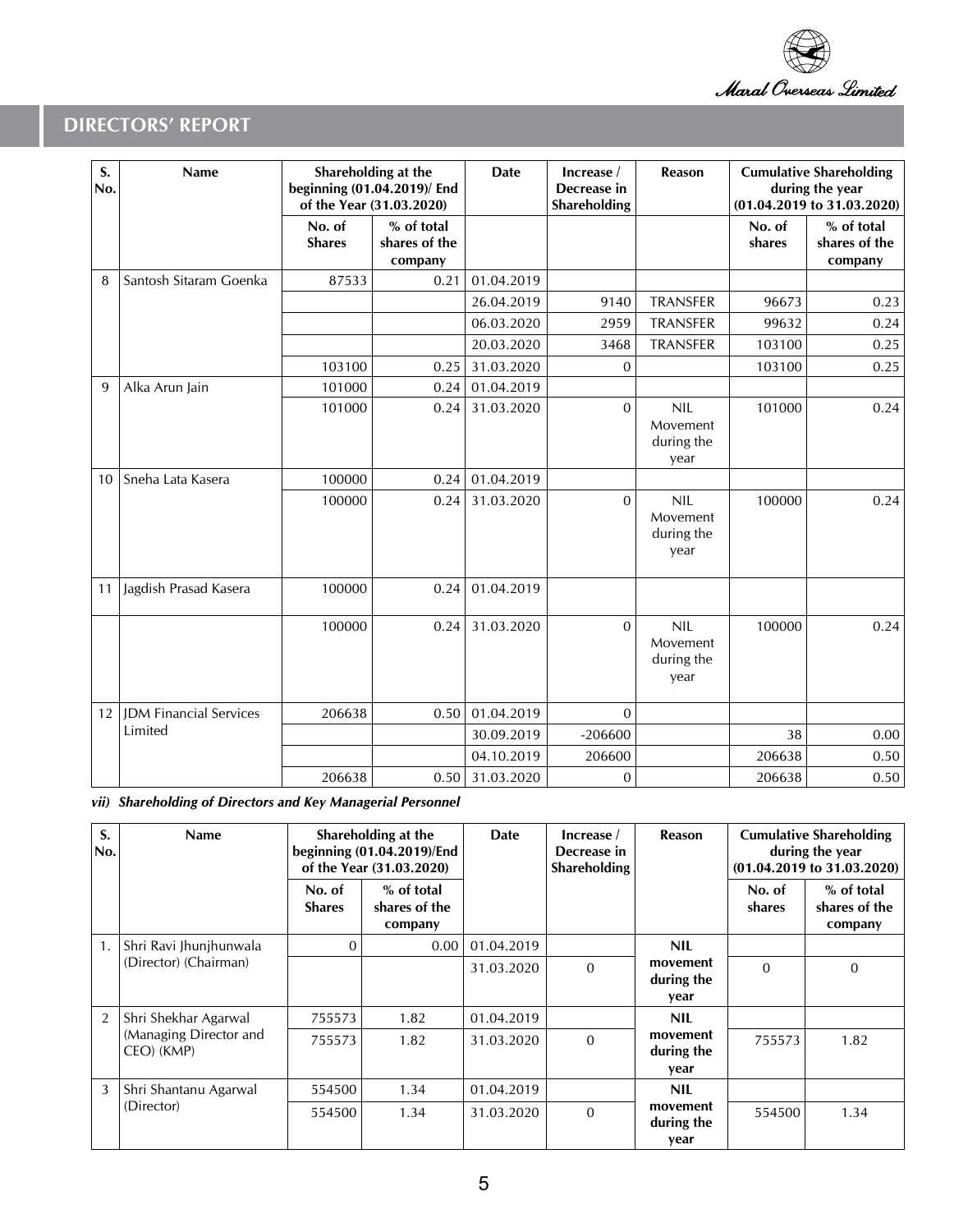| S.<br>No.      | Name                                                    |                         | Shareholding at the<br>beginning (01.04.2019)/End<br>of the Year (31.03.2020) | <b>Date</b> | Increase /<br>Decrease in<br>Shareholding | Reason                                    |                  | <b>Cumulative Shareholding</b><br>during the year<br>(01.04.2019 to 31.03.2020) |
|----------------|---------------------------------------------------------|-------------------------|-------------------------------------------------------------------------------|-------------|-------------------------------------------|-------------------------------------------|------------------|---------------------------------------------------------------------------------|
|                |                                                         | No. of<br><b>Shares</b> | % of total<br>shares of the<br>company                                        |             |                                           |                                           | No. of<br>shares | % of total<br>shares of the<br>company                                          |
| $\overline{4}$ | Shri Dharmendra Nath<br>Davar (Director)                | 1000                    | 0.00                                                                          | 01.04.2019  |                                           | <b>NIL</b><br>movement                    |                  |                                                                                 |
|                | (upto 24-07-2019)                                       | 1000                    | 0.00                                                                          | 31.03.2020  | $\mathbf{0}$                              | during the<br>Period/year                 | 1000             | 0.00                                                                            |
| 5              | Dr. Kamal Gupta                                         | 1000                    | 0.00                                                                          | 01.04.2019  |                                           | <b>NIL</b>                                |                  |                                                                                 |
|                | (Director)                                              | 1000                    | 0.00                                                                          | 31.03.2020  | $\Omega$                                  | movement<br>during the<br>year            | 1000             | 0.00                                                                            |
| 6              | Sh. Priya Shankar                                       | $\Omega$                | 0.00                                                                          | 01.04.2019  |                                           | <b>NIL</b>                                |                  |                                                                                 |
|                | Dasgupta (Director)                                     | $\Omega$                | $\mathbf{0}$                                                                  | 31.03.2020  | $\Omega$                                  | movement/<br>holding during<br>the year   | $\Omega$         | $\Omega$                                                                        |
| $\overline{7}$ | Smt. Archana Capoor                                     | $\overline{0}$          | 0.00                                                                          | 01.04.2019  | $\Omega$                                  | <b>NIL</b>                                |                  |                                                                                 |
|                | (Director)                                              | $\Omega$                | $\Omega$                                                                      | 31.03.2020  |                                           | movement/<br>holding during<br>the year   | $\Omega$         | $\Omega$                                                                        |
| 8              | Shri Atul Kumar Jain<br>(Chief Financial Officer &      | $\Omega$                | 0.00                                                                          | 01.04.2019  | $\mathbf{0}$                              | <b>NIL</b><br>movement/                   |                  |                                                                                 |
|                | KMP)                                                    | $\Omega$                | 0.00                                                                          | 31.03.2020  |                                           | holding during<br>the year                | $\overline{0}$   | 0.00                                                                            |
| $\mathbf{Q}$   | Shri Virendra Kumar Garg<br>(Company Secretary &<br>KMP | $\Omega$                | 0.00                                                                          | 01.04.2019  | $\Omega$                                  | <b>NIL</b><br>movement/<br>holding during |                  |                                                                                 |
|                |                                                         |                         | 0 0.00                                                                        | 31.03.2020  |                                           | the year                                  | $\mathbf{0}$     | $\mathbf{0}$                                                                    |

### **V. INDEBTENDNESS**

**Indebtedness of the Company including interest outstanding/accrued but not due for payment**

|           |                                                     |                                            |                    |                 | (₹/Lakhs)                           |
|-----------|-----------------------------------------------------|--------------------------------------------|--------------------|-----------------|-------------------------------------|
| S.<br>No. | <b>Particulars</b>                                  | <b>Secured Loans</b><br>excluding deposits | Unsecured<br>Loans | <b>Deposits</b> | <b>Total</b><br><b>Indebtedness</b> |
| A         | Indebtedness at the beginning of the financial year |                                            |                    |                 |                                     |
| i)        | Principal Amount                                    | 24,274.76                                  | 500.00             |                 | 24,774.76                           |
| ii)       | Interest due but not paid                           |                                            |                    |                 |                                     |
| iii)      | Interest accrued but not due                        | 42.28                                      |                    |                 | 42.28                               |
|           | Total $(i + ii + iii)$                              | 24,317.04                                  | 500.00             |                 | 24,817.04                           |
| B         | Change in Indebtedness during the financial year    |                                            |                    |                 |                                     |
|           | * Addition                                          | 4,145.81                                   |                    |                 | 4,145.81                            |
|           | * Reduction                                         | 6,647.69                                   |                    |                 | 6,647.69                            |
|           | <b>Net Change</b>                                   | (2,501.87)                                 |                    |                 | (2,501.87)                          |
| C         | Indebtedness at the end of the financial year       |                                            |                    |                 |                                     |
| i)        | Principal Amount                                    | 21,772.89                                  | 500.00             |                 | 22,272.89                           |
| ii)       | Interest due but not paid                           | 0.16                                       |                    |                 | 0.16                                |
| iii)      | Interest accrued but not due                        | 46.42                                      |                    |                 | 46.42                               |
|           | Total $(i + ii + iii)$                              | 21,819.47                                  | 500.00             |                 | 22,319.47                           |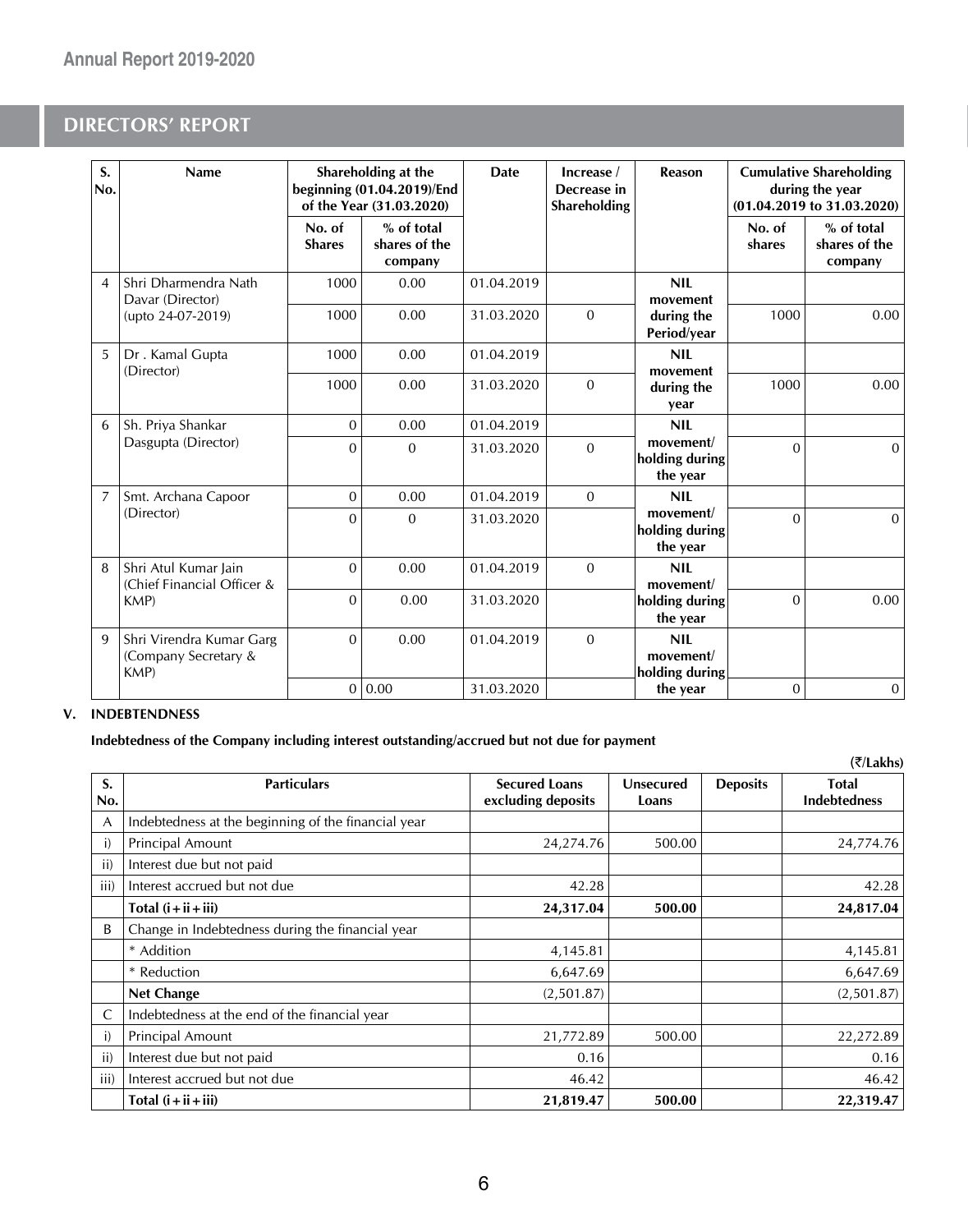

(`**/Lakhs)**

## **DIRECTORS' REPORT**

### **VI. REMUNERATION OF DIRECTORS AND KEY MANAGERIAL PERSONNEL**

**A. Remuneration to Managing Director, Whole-time Directors and/or Manager**

|                |                                                                                        |                                                     | (7/Lakhs)           |
|----------------|----------------------------------------------------------------------------------------|-----------------------------------------------------|---------------------|
| S.<br>No.      | <b>Particulars of remuneration</b>                                                     | Shri Shekhar Agarwal<br>(Managing Director and CEO) | <b>Total Amount</b> |
|                | Gross salary                                                                           |                                                     |                     |
|                | (a) Salary as per provisions contained in section 17(1) of the<br>Income-tax Act, 1961 | 171.79                                              | 171.79              |
|                | (b) Value of perquisites $u/s$ 17(2) Income-tax Act, 1961                              | 3.70                                                | 3.70                |
|                | (c) Profits in lieu of salary under section 17(3) Income-tax<br>Act, 1961              |                                                     |                     |
| $\overline{2}$ | <b>Stock Option</b>                                                                    |                                                     |                     |
| 3              | Sweat Equity                                                                           |                                                     |                     |
| 4              | Commission#                                                                            |                                                     |                     |
|                | - as % of profit                                                                       | 0.00                                                | 0.00                |
|                | - others                                                                               |                                                     |                     |
| 5              | Others, please specify                                                                 |                                                     |                     |
|                | Total (A)                                                                              | 175.49                                              | 175.49              |
|                | Ceiling as per the Act                                                                 |                                                     |                     |

Note:- Remuneration is being paid in accordance with the provision of Section 197 read with Schedule V of the Companies Act 2013.

#### **B. Remuneration to other Director**

| S.<br>No. | <b>Particulars of Remuneration</b>            | <b>Name of Directors</b>           |                                                    |                                                        |                        | <b>Total Amount</b> |
|-----------|-----------------------------------------------|------------------------------------|----------------------------------------------------|--------------------------------------------------------|------------------------|---------------------|
| 1.        | <b>Independent Directors</b>                  | Dr. Kamal Gupta                    | Shri Dharmendar<br>Nath Davar<br>(upto 24-07-2019) | Shri Priya Shankar<br>Dasgupta                         | Smt. Archana<br>Capoor |                     |
|           | Fee for attending Board/<br>Committee meeting | 9.00                               | 2.70                                               | 6.00                                                   | 2.50                   | 20.20               |
|           | Commission                                    | 0                                  | $\Omega$                                           | $\Omega$                                               | $\Omega$               | $\mathbf{0}$        |
|           | Others, please Specify                        | $\Omega$                           | $\Omega$                                           | $\Omega$                                               | 0                      | $\overline{0}$      |
|           | Total (1)                                     | 9.00                               | 2.70                                               | 6.00                                                   | 2.50                   | 20.20               |
| 2.        | <b>Other Non-Executive Directors</b>          | <b>Name of Directors</b>           |                                                    |                                                        |                        |                     |
|           |                                               | Shri Ravi Jhunjhunwala<br>Chairman |                                                    | Shri Shantanu Agarwal<br><b>Non-Executive Director</b> |                        |                     |
|           | Fee for attending Board/<br>Committee meeting | 2.50                               |                                                    | 7.30                                                   |                        | 9.80                |
|           | Commission                                    | 0                                  |                                                    | 0                                                      |                        | $\overline{0}$      |
|           | Others, please Specify                        | 0                                  |                                                    | 0                                                      |                        | $\mathbf{0}$        |
|           | $Total-(2)$                                   | 2.50                               |                                                    | 7.30                                                   |                        | 9.80                |
|           | Total $B = (1 + 2)$                           |                                    |                                                    |                                                        |                        | 30.00               |
|           | <b>Total Managerial Remuneration</b>          |                                    |                                                    |                                                        |                        | Nil                 |
|           | Overall Ceiling as per Act                    |                                    |                                                    |                                                        |                        |                     |